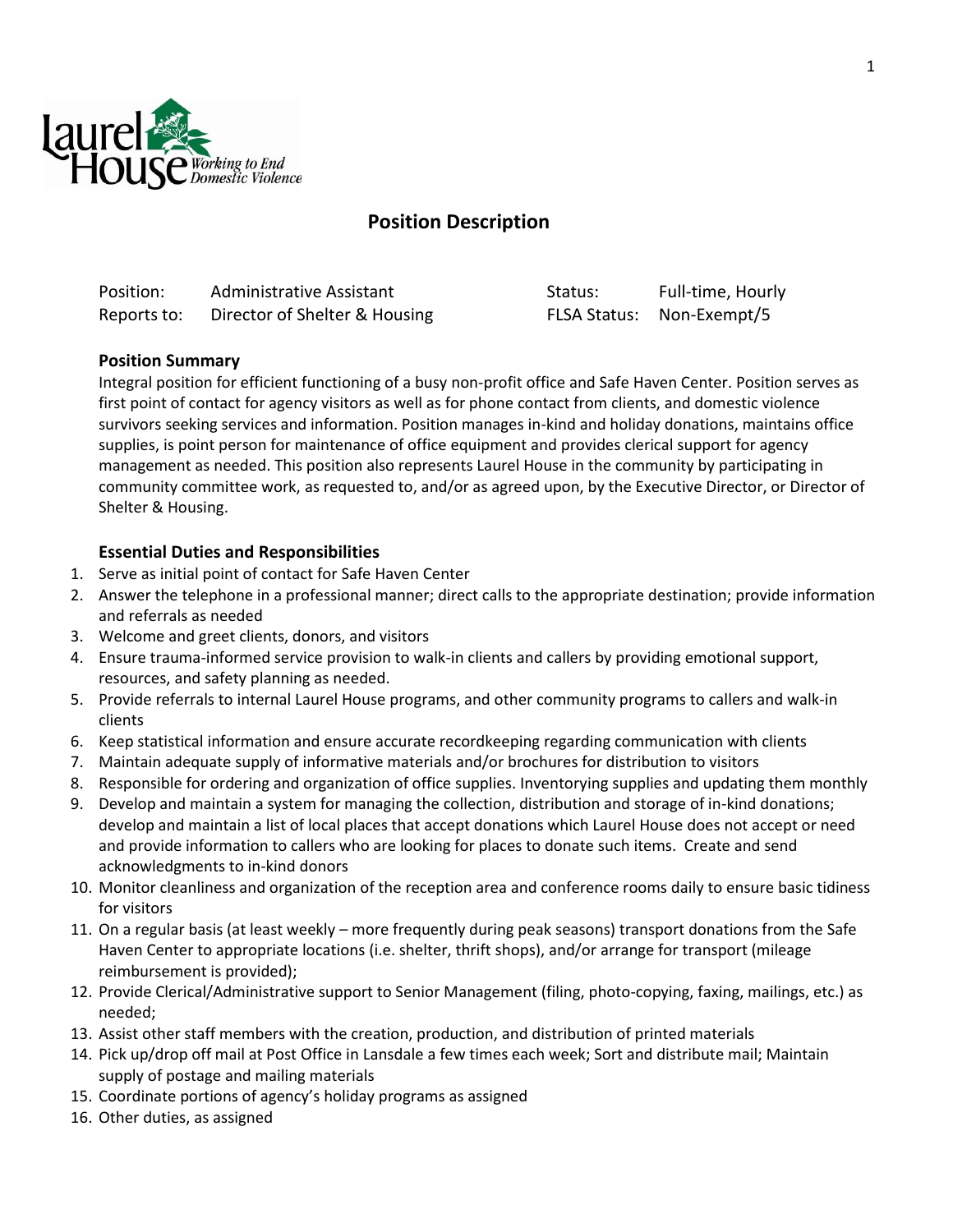#### **Qualifications**

- 2 years of experience in human services, customer service, and/or administrative work preferred
- Bi-lingual English/Spanish preferred
- Able to work with diverse populations and provide assistance in calm, courteous, and professional manner
- Must be a good team player, but also equally confident in taking the lead, when needed
- Proficient in Microsoft Office Suite
- High School diploma or equivalent
- Must be dependable, flexible, and able to manage diverse responsibilities each day
- Organized and detail-oriented
- Highly motivated with a passion for the mission of Laurel House
- Valid Driver's License and use of an insured vehicle as needed
- Ability to travel Montgomery County and neighboring counties as needed (mileage reimbursement provided)

Employee signature below constitutes employee's understanding of the requirements, essential functions, and duties of the position.

\_\_\_\_\_\_\_\_\_\_\_\_\_\_\_\_\_\_\_\_\_\_\_\_\_\_\_\_\_\_\_\_\_\_\_\_\_\_\_\_ \_\_\_\_\_\_\_\_\_\_\_\_\_\_\_\_\_\_\_\_\_\_\_\_

Employee Date Date Date

Print Name

Supervisor

Reviewed by: \_\_\_\_\_\_\_\_\_\_\_\_\_\_\_\_\_\_\_\_\_\_\_\_\_\_\_\_ Date: \_\_\_\_\_\_\_\_\_\_\_\_\_\_\_\_\_\_